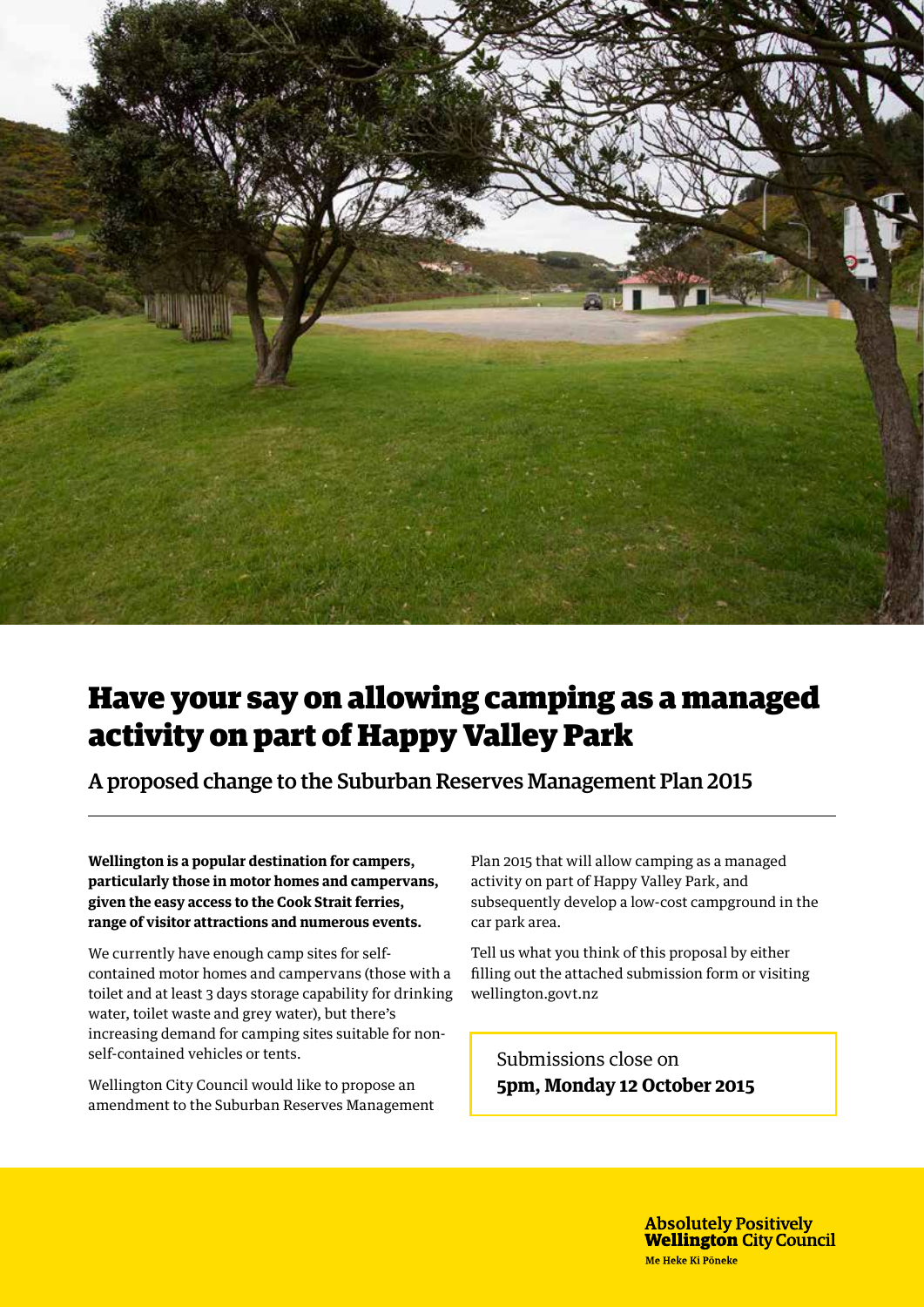

### Background information

The Council has made a number of changes over the last 12 months to improve the camping experience, as well as protect our more scenic parks and reserves.

Last summer, the Council allowed freedom camping with restrictions at Evans Bay Marina and Te Kopahou Reserve car park. High demand caused problems, so further restrictions are proposed at Te Kopahou and security will be increased.

Under the Camping Bylaw, people are able to camp anywhere other than prohibited areas listed in the bylaw and parks and reserves.

A key concern we are trying to address is where campers go once they are moved from nonpermitted camping areas. The Council would like to direct visitors to a designated campground within Wellington City.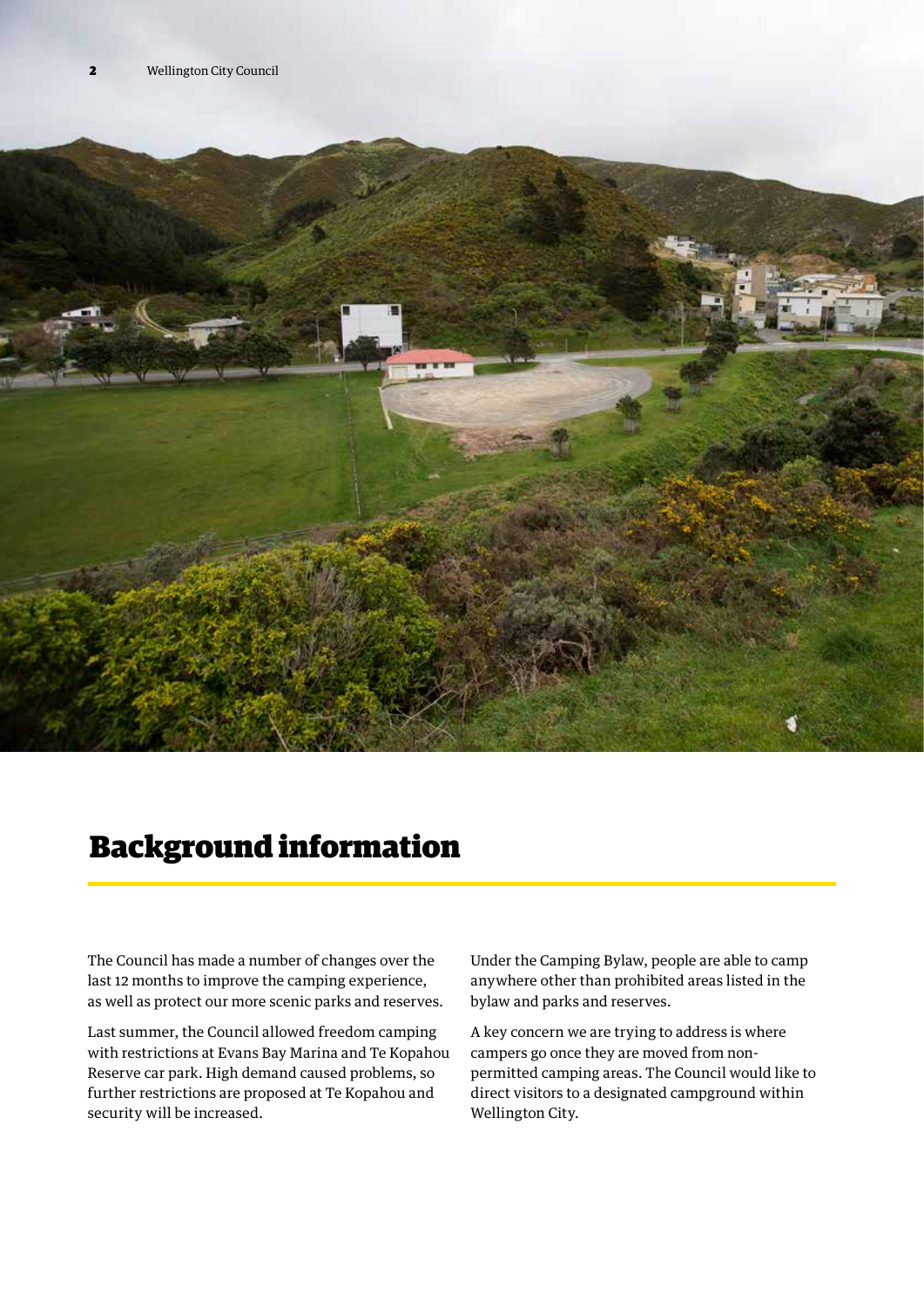### The proposed site

The Council has investigated sites for a campground around the popular central, eastern and southern suburbs of Wellington. The aim was to find a desirable place to camp relatively close to the central city, and that if it was turned into a campground wouldn't disrupt current users too much or have a big impact on the site's open space values.

The preferred site is the Happy Valley Park car park.

Happy Valley Park car park is mid-way along Happy Valley Road in the heart of Owhiro Bay, 5 minutes' drive from the Brooklyn shops and a couple of minutes' drive from Wellington's scenic south coast. It's close to some of Wellington's fantastic walking

and biking tracks, such as the City to Sea Walkway, Tawatawa Reserve, and Te Kopahou Reserve via the Tip Track off Happy Valley Road.

Currently the site is a gravel car park with a sports pavilion, connected with the two lower grade sportsfields. The sportsfields are used by junior and college cricket and football, but they are not in high demand.

The site could accommodate up to about 33 camping sites, including areas for tents, with the potential for further expansion towards the outer edges of the sportsfield.

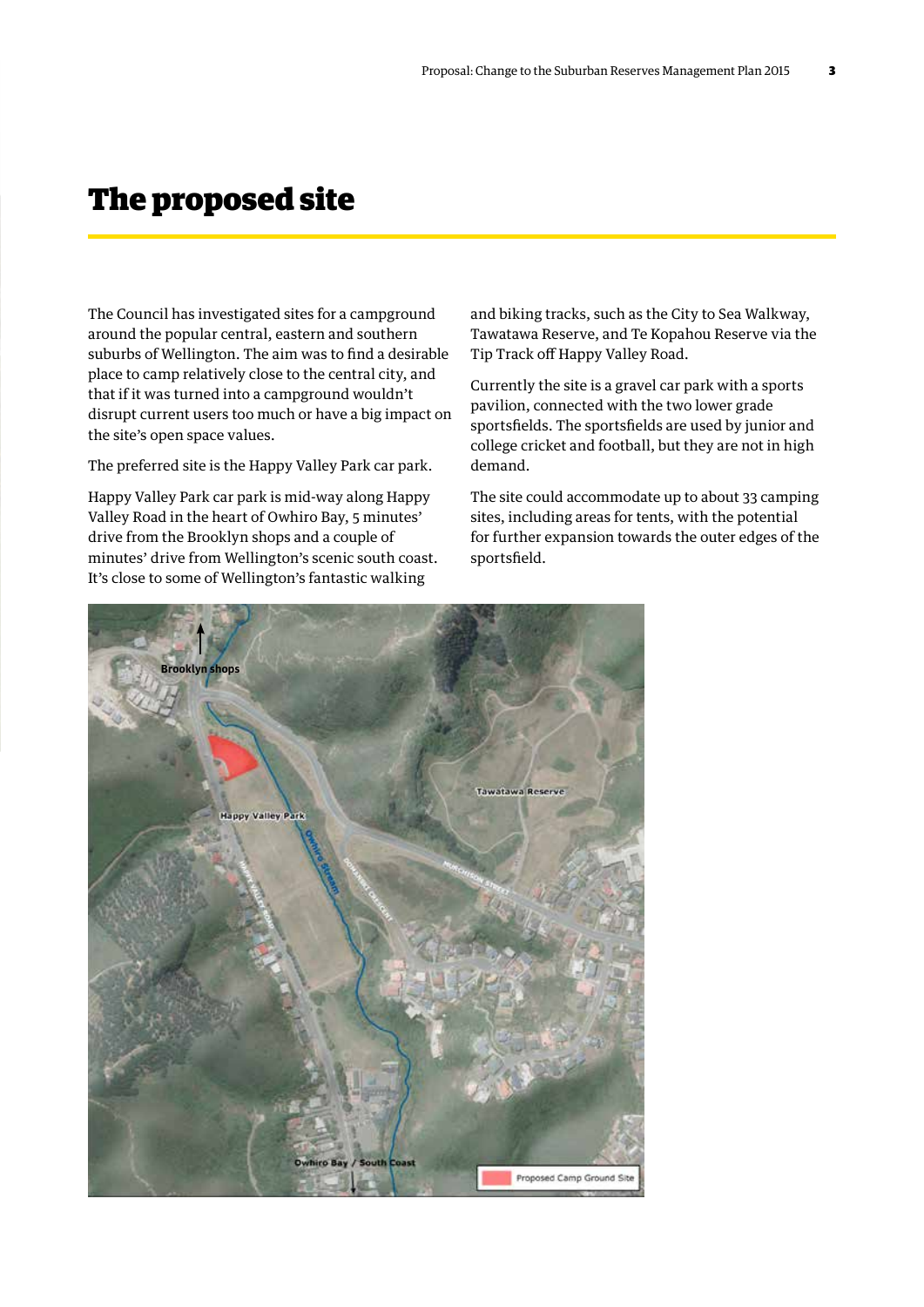## What's proposed?

The Wellington City Council would like to propose an amendment to the Suburban Reserves Management Plan 2015 that will allow camping as a managed activity on part of Happy Valley Park, and subsequently develop a low-cost campground in the car park area.

**Draft Amendment to the Suburban Reserve Management Plan 2015** (additions are in blue)

#### **Amendment 1.**

**Under 3.7 Sector 7 Melrose, Kilbirnie, Rongotai, Lyall Bay, Houghton Bay, Southgate, Island Bay and Owhiro Bay add** 

#### **3.7.7 Motor home and Camping Park**

**Wellington is a hot spot for freedom camping, given our location for ferry crossings. During summer (November to March) approximately 100 vehicles per night are looking for places to stay within Wellington City and they typically stay for 1-2 nights. Nationwide, there has been a notable increase in self-drive visitors to New Zealand and it is expected that this market will continue to grow.**

**Wellington currently provides two restricted freedom camping sites. There is a growing need to provide additional areas for the non-self-contained camper.** 

**Under section 53 (h) of the Reserves Act 1977, the Council can set aside parts of a recreation reserve for camping ground purposes.**

#### **Policies**

- Allow camping as a managed activity on part of Happy Valley Park.
- Develop a motor home and camping park on part of Happy Valley Park that is sensitively designed to enhance the landscape values of the local area.

#### **Amendment 2**

Under 3.7 Reserve table, Happy Valley Park add under actions. Develop a motor home and camping park.

#### **Amendment 3**

Under 4 Rules for Use and Development , 4.4 Managed activities, 4.4.4 under bullet point camping (for educational purposes only and in approved sites identified in the sector plans).

#### **Amendment 4**

Under 4.6 Prohibited activities, 4.6.4 p. camping (except for educational purposes and at approved sites identified in the sector plans).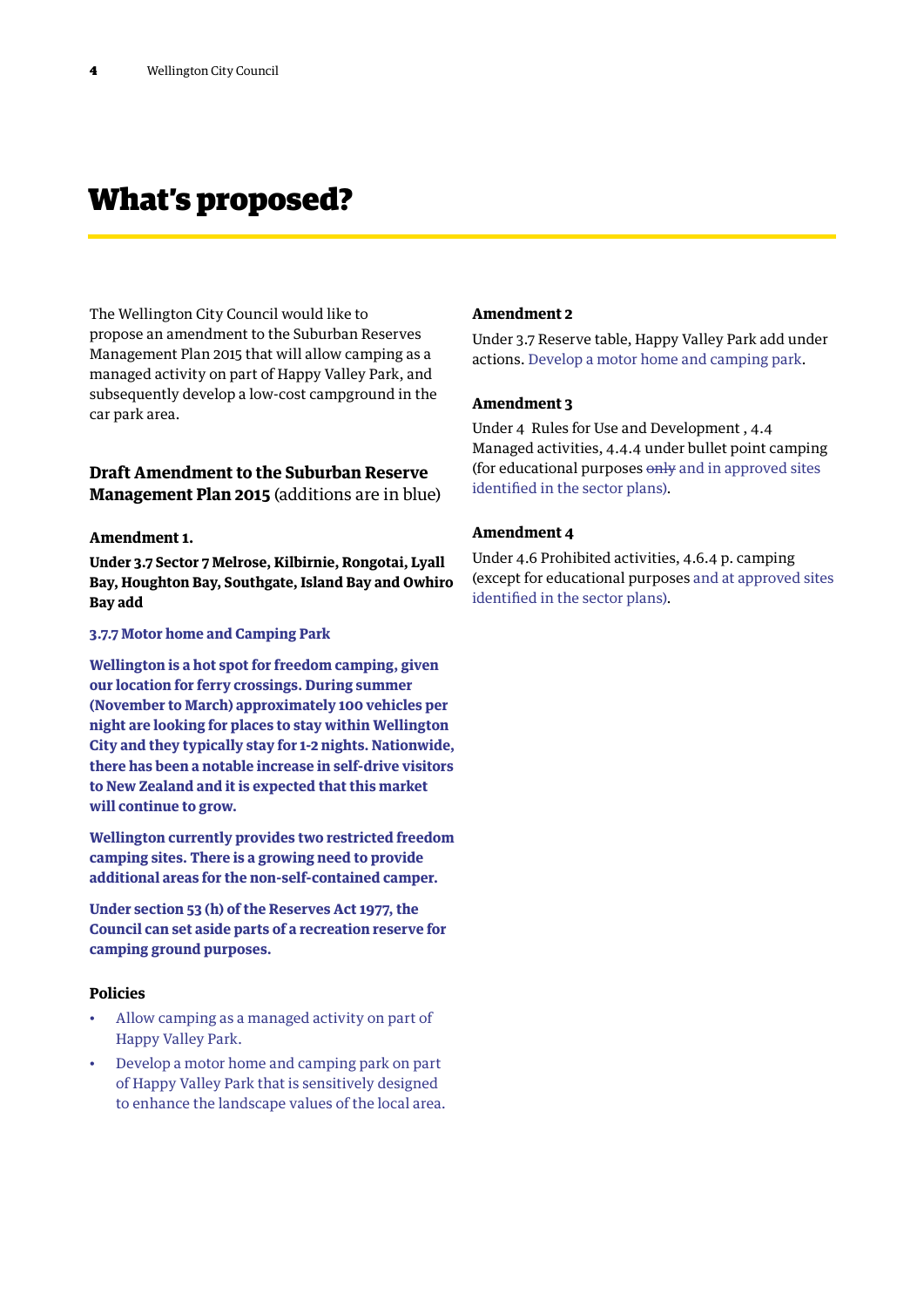### The Happy Valley Park Camp Ground

If camping is permitted at Happy Valley Park, then the Council will need to decide on how a low-cost campground is best managed. Options might include development and management by a private provider (if there is market interest), a Council-managed selfservice facility with daily visits, or a Council-managed campground with an on-site camp manager.

Development and management will be required to provide all-weather surfacing and access, signage, lighting, security, amenity, ablutions, basic kitchen facilities, rubbish management and cleaning.

If camping is permitted at this site, then freedom camping can occur this summer 2015/16.

#### **What happens next?**

- **1.** Submissions on the proposed amendment are due Monday 12 October 2015.
- **2.** Oral submissions will be held in late October/ early November 2015.
- **3.** Submissions will be analysed.
- **4.** A report to decide the proposed amendment will go to the Environment Committee in late November 2015.
- **5.** If approved, then the Council will prepare and submit a resource consent application for the development of the campground.

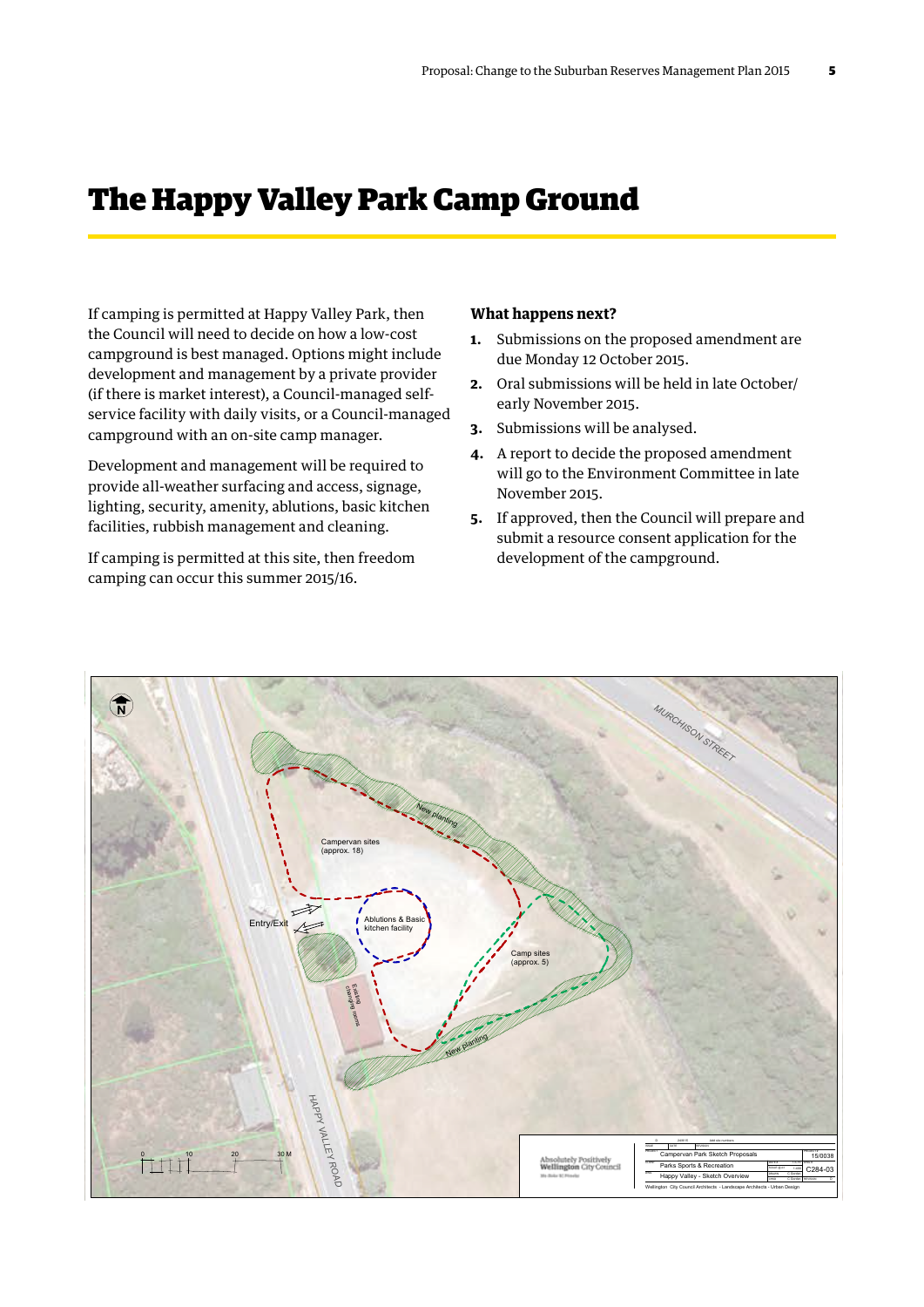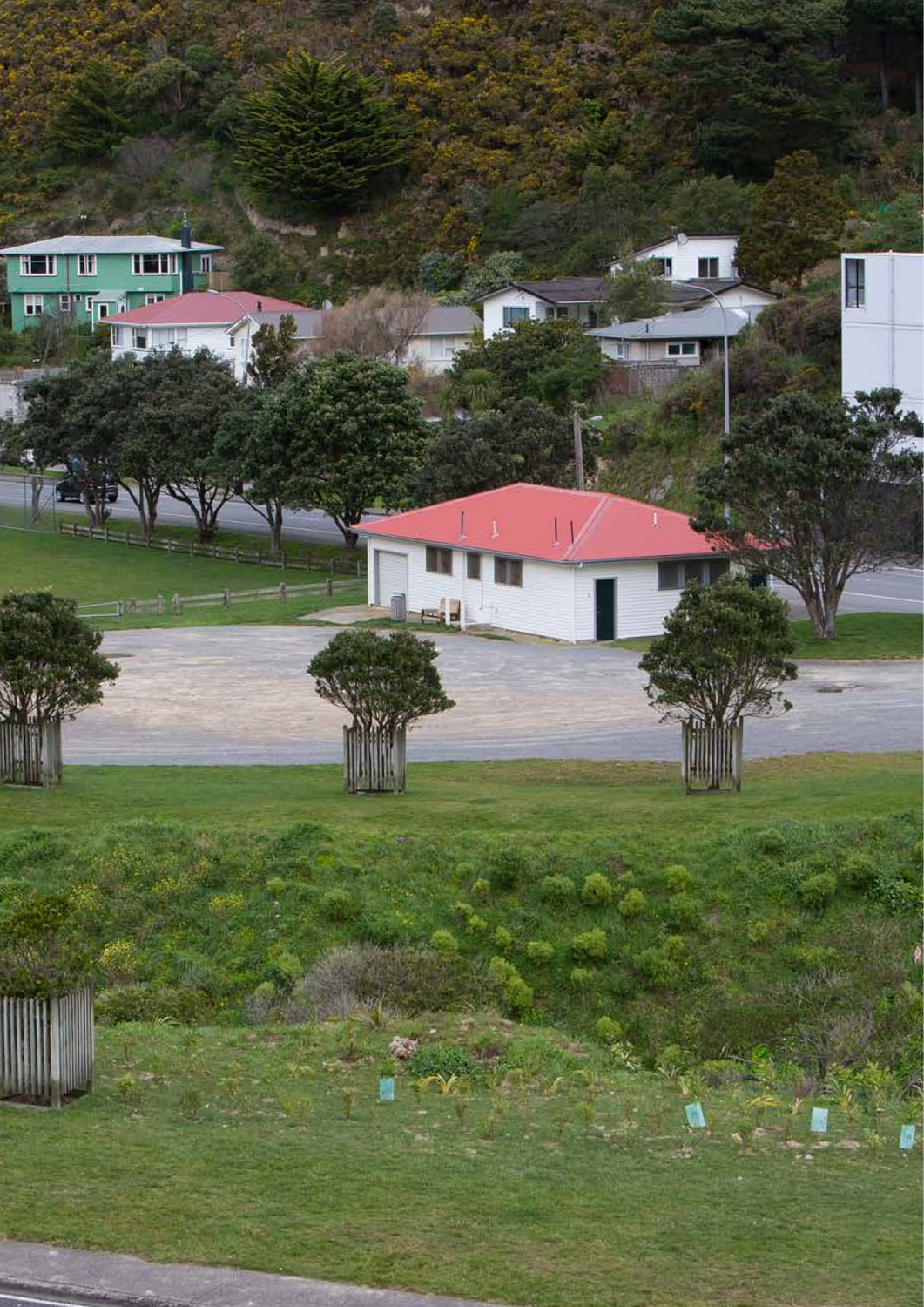## **Have your say on allowing camping at Happy Valley Park**

| Section one - details for the submission form                                                                                                                                                                                                                                                                                       |  |  |
|-------------------------------------------------------------------------------------------------------------------------------------------------------------------------------------------------------------------------------------------------------------------------------------------------------------------------------------|--|--|
| Enter your name and contact details                                                                                                                                                                                                                                                                                                 |  |  |
| Dr<br><b>Miss</b><br>Mr<br>Mrs<br>Ms                                                                                                                                                                                                                                                                                                |  |  |
| First name*<br>Last name                                                                                                                                                                                                                                                                                                            |  |  |
|                                                                                                                                                                                                                                                                                                                                     |  |  |
| Street address*                                                                                                                                                                                                                                                                                                                     |  |  |
|                                                                                                                                                                                                                                                                                                                                     |  |  |
| Phone/mobile<br>Email                                                                                                                                                                                                                                                                                                               |  |  |
|                                                                                                                                                                                                                                                                                                                                     |  |  |
| * Mandatory fields                                                                                                                                                                                                                                                                                                                  |  |  |
| I am making a submission                                                                                                                                                                                                                                                                                                            |  |  |
| On behalf of an organisation, Name of organisation<br>As an individual                                                                                                                                                                                                                                                              |  |  |
| I would like to make an oral submission $\perp$<br><b>Yes</b><br><b>No</b>                                                                                                                                                                                                                                                          |  |  |
|                                                                                                                                                                                                                                                                                                                                     |  |  |
| We are keen to get your views on allowing camping at Happy Valley Park.                                                                                                                                                                                                                                                             |  |  |
| You can have your say:<br>complete this form, detach and post back to us                                                                                                                                                                                                                                                            |  |  |
| (no postage required)<br>submit online at wellington.govt.nz,                                                                                                                                                                                                                                                                       |  |  |
| request an opportunity to make an oral submission.<br>email a submission to happyvalleycamping@wcc.govt.nz<br>$\bullet$                                                                                                                                                                                                             |  |  |
| Submissions are due by 5pm, Monday 12 October 2015                                                                                                                                                                                                                                                                                  |  |  |
| Disclaimer:<br>All submissions (including name and contact details) are published and made available to elected members of the Council and the public. Personal information                                                                                                                                                         |  |  |
| supplied will be used for the administration and reporting back to elected members of the Council and the public as part of the consultation process. All information<br>collected will be held by Wellington City Council, 101 Wakefield Street, Wellington. Submitters have the right to access and correct personal information. |  |  |
|                                                                                                                                                                                                                                                                                                                                     |  |  |
| <b>Questions</b>                                                                                                                                                                                                                                                                                                                    |  |  |
| Do you support the amendment to the Suburban Reserves Management Plan, which will allow camping on part of Happy Valley Park? (Please circle)<br>1.                                                                                                                                                                                 |  |  |
| Oppose $\Box$ Neither support/nor oppose $\Box$ Support                                                                                                                                                                                                                                                                             |  |  |
| Why do you say this?                                                                                                                                                                                                                                                                                                                |  |  |
|                                                                                                                                                                                                                                                                                                                                     |  |  |
|                                                                                                                                                                                                                                                                                                                                     |  |  |
|                                                                                                                                                                                                                                                                                                                                     |  |  |
|                                                                                                                                                                                                                                                                                                                                     |  |  |
|                                                                                                                                                                                                                                                                                                                                     |  |  |
| If you support camping as an activity in this area, do you have an opinion on how the camp site is managed, eg self-service with daily visits,<br>2.                                                                                                                                                                                |  |  |
| on-site camp manager?                                                                                                                                                                                                                                                                                                               |  |  |
| Self-service with daily visits<br>Other management<br>On-site camp manager                                                                                                                                                                                                                                                          |  |  |
| Why do you say this?                                                                                                                                                                                                                                                                                                                |  |  |
|                                                                                                                                                                                                                                                                                                                                     |  |  |
|                                                                                                                                                                                                                                                                                                                                     |  |  |
|                                                                                                                                                                                                                                                                                                                                     |  |  |
|                                                                                                                                                                                                                                                                                                                                     |  |  |